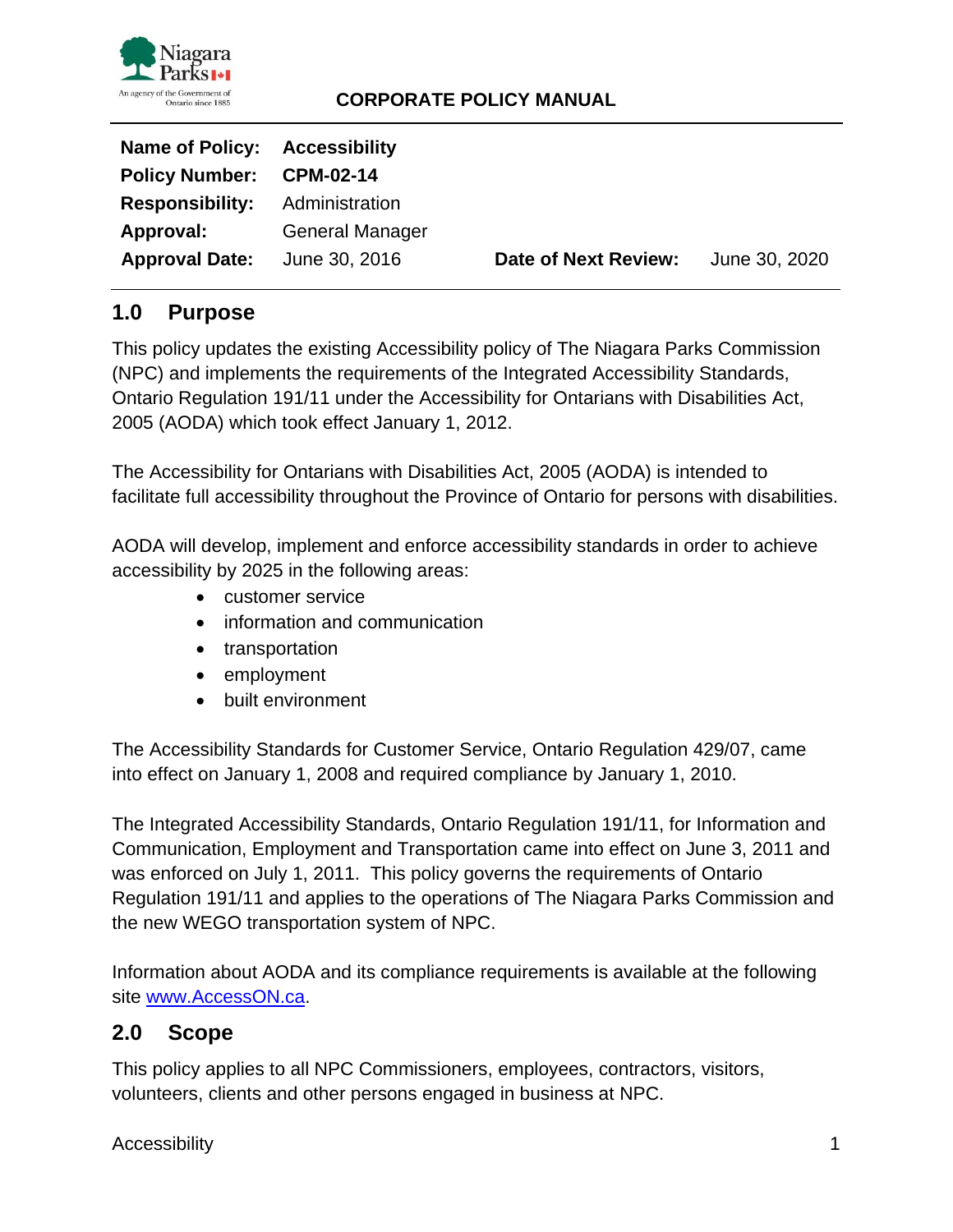

## **3.0 Definitions**

"Accessible Formats" means:

Large print, clear text, recorded audio and electronic formats, Braille and other formats usable by persons with disabilities.

"Bus" or "Vehicle" means:

A motor vehicle designed for carrying 10 or more passengers and used for the transportation of persons.

"Communication Supports" means:

Captioning, alternative and augmentative communication supports, plain language, sign language and other supports that facilitate effective communications.

"Disability" means:

- (a) any degree of physical disability, infirmity, malformation or disfigurement that is caused by bodily injury, birth defect or illness and, without limiting the generality of the foregoing, includes diabetes mellitus, epilepsy, a brain injury, any degree of paralysis, amputation, lack of physical coordination, blindness or visual impediment, deafness or hearing impediment, muteness or speech impediment, or physical reliance on a guide dog or other animal or on a wheelchair or other remedial appliance or device,
- (b) a condition of mental impairment or a developmental disability,
- (c) a learning disability or a dysfunction in one or more of the processes involved in understanding or using symbols or spoken language,
- (d) a mental disorder, or
- (e) an injury or disability for which benefits were claimed or received under the insurance plan established under the Workplace Safety and Insurance Act, 1997.

The definition includes disabilities that are non-visible, are temporary, may be intermittent or have varying degrees of severity. Information about any person's disability is personal and private and must be treated confidentially.

"Guide Dog" means:

A guide dog as defined in section 1 of the Blind Person's Rights Act.

"Medical Aid" means:

An assistive device including respirators and portable oxygen supplies.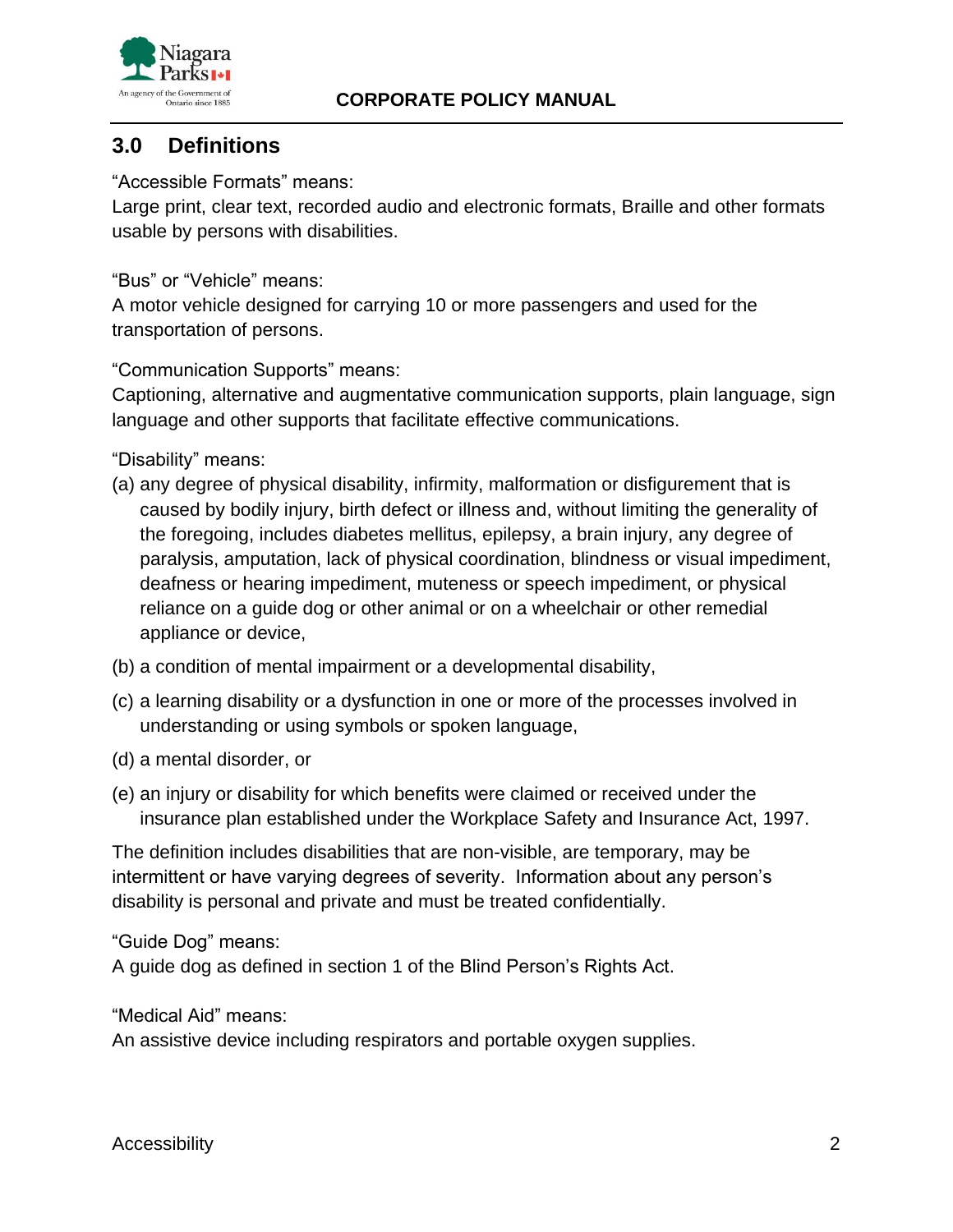

"Mobility Assistive Device" means: A cane, walker or similar aid.

#### "Personal Assistive Devices" means:

Any aids including communication, cognition, personal mobility, medical or technical aids that are used to increase, maintain, or improve the functional abilities of persons with disabilities. Assistive devices include, but are not limited to: wheelchairs, walkers, speech synthesizers, TTYs (Telephone Typewriters or Telephone Teletypes), computer technologies, canes and hearing devices.

#### "Service Animal" means:

An animal that is of service to a person with a disability where the animal is used by the person for reasons relating to his or her disability. Verification of a service animal's status can be provided by way of government certification or by a letter from a regulated health professional such as an audiologist, speech-language pathologist, chiropractor, nurse, occupational therapist, physiotherapist, psychologist, registered psychotherapist, registered mental health therapist, physician or surgeon confirming the animal is required for reasons relating to the person's disability.

#### "Support Person" means:

Any one person who accompanies a person with a disability in order to help with communication, mobility, personal care or medical needs or with access to goods or services.

Admission fees for accessibility support persons (when accompanying a person with a disability) who specifically identify themselves as support persons shall be waived at all NPC attractions and transportation systems. No identification will be required in order to waive the admission fee.

#### "Volunteer" means:

A person who freely chooses to provide services to NPC without being remunerated or paid for such service in any way. A volunteer is not required to give or entitled to receive any notice to terminate the volunteer relationship.

## **4.0 Policy**

#### **4.1 NPC Commitment**

In fulfilling our mission, NPC strives at all times to provide its goods and services in a way that respects the dignity and independence of persons with disabilities. NPC is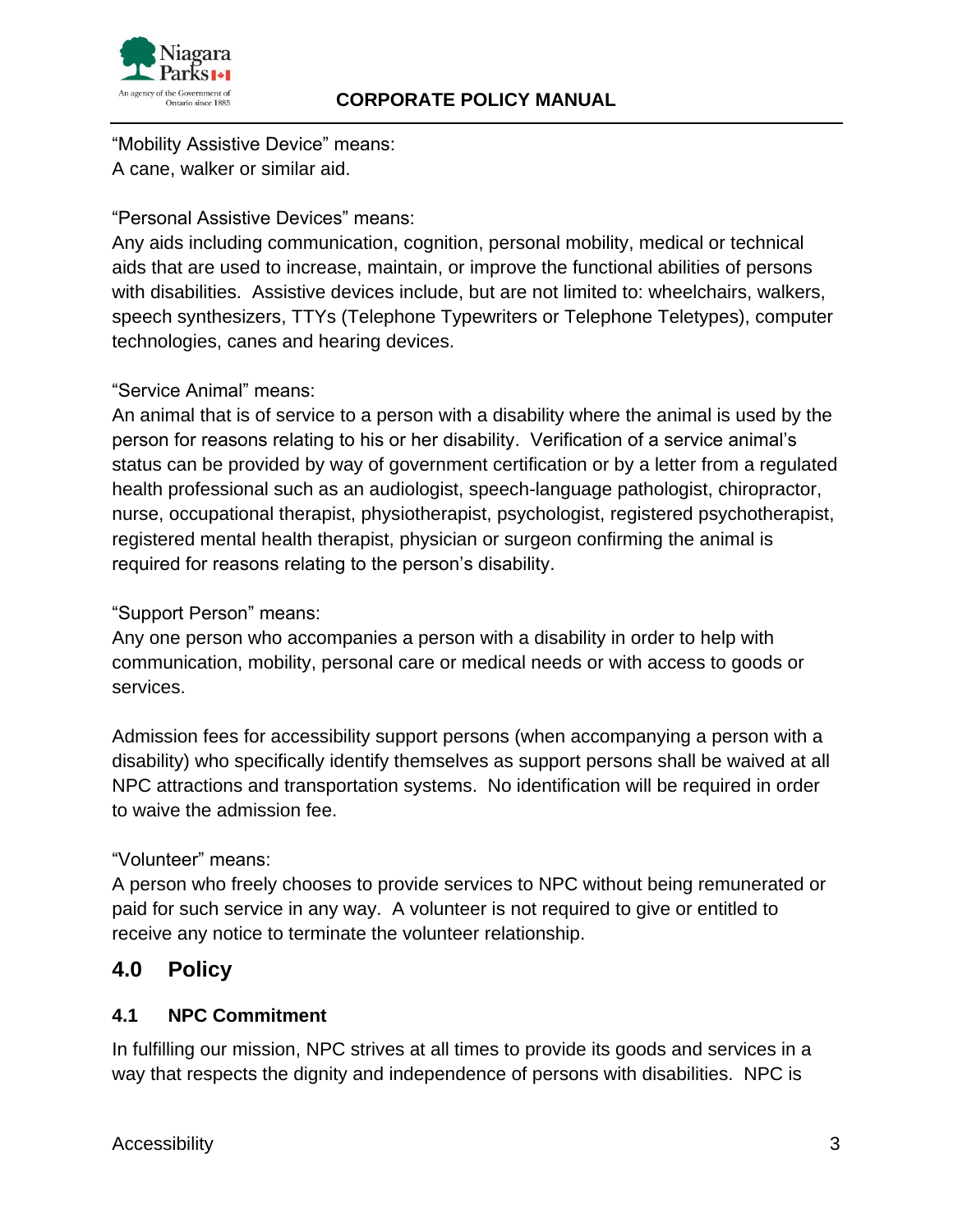

committed to giving persons with disabilities the same opportunity or reasonable alternative to access our goods and services.

It is the policy of NPC to promote accessibility for persons with disabilities based upon the core principles of dignity, independence, inclusion, integration, responsiveness and equality of opportunity. This commitment is established through this policy of NPC and the practices and procedures implemented by NPC concerning its operations and guest experience. NPC is committed to compliance with AODA and its accessibility standards. NPC shall provide accessibility and accommodation for persons with disabilities through AODA's customer service standard, integrated accessibility standard and all other standards as they are developed, and in accordance with the requirements of the Ontario Human Rights Code.

NPC is committed to providing a working environment that is inclusive and that is free from barriers as outlined in the Ontario Human Rights Code. Further, NPC is committed to complying with AODA. To that end, NPC has developed accessibility processes for the screening, selection and hiring of applicants with disabilities as well as supporting existing employees with disabilities. Further information about these policies and procedures is available through the Human Resources Department.

## **4.2 Providing Goods and Services to Persons with Disabilities**

NPC is committed to serving all guests including persons with disabilities and shall carry out its functions and responsibilities in the following areas in compliance with AODA's Accessibility Standards for Customer Service and in accordance with other applicable legislation:

## **4.2.1 Communication**

NPC shall take reasonable steps to communicate with persons with disabilities in ways that take into account their disability. NPC shall also ensure that all staff, volunteers and others dealing with the public on behalf of NPC are properly trained in how to communicate with guests with various types of disabilities.

## **4.2.2 Assistive Devices**

NPC is committed to serving persons with disabilities who use assistive devices to obtain, use or benefit from its goods and services. NPC shall also ensure that all staff, volunteers and others dealing with the public are properly trained and familiar with various assistive devices that may be used by customers with disabilities while accessing its goods and services.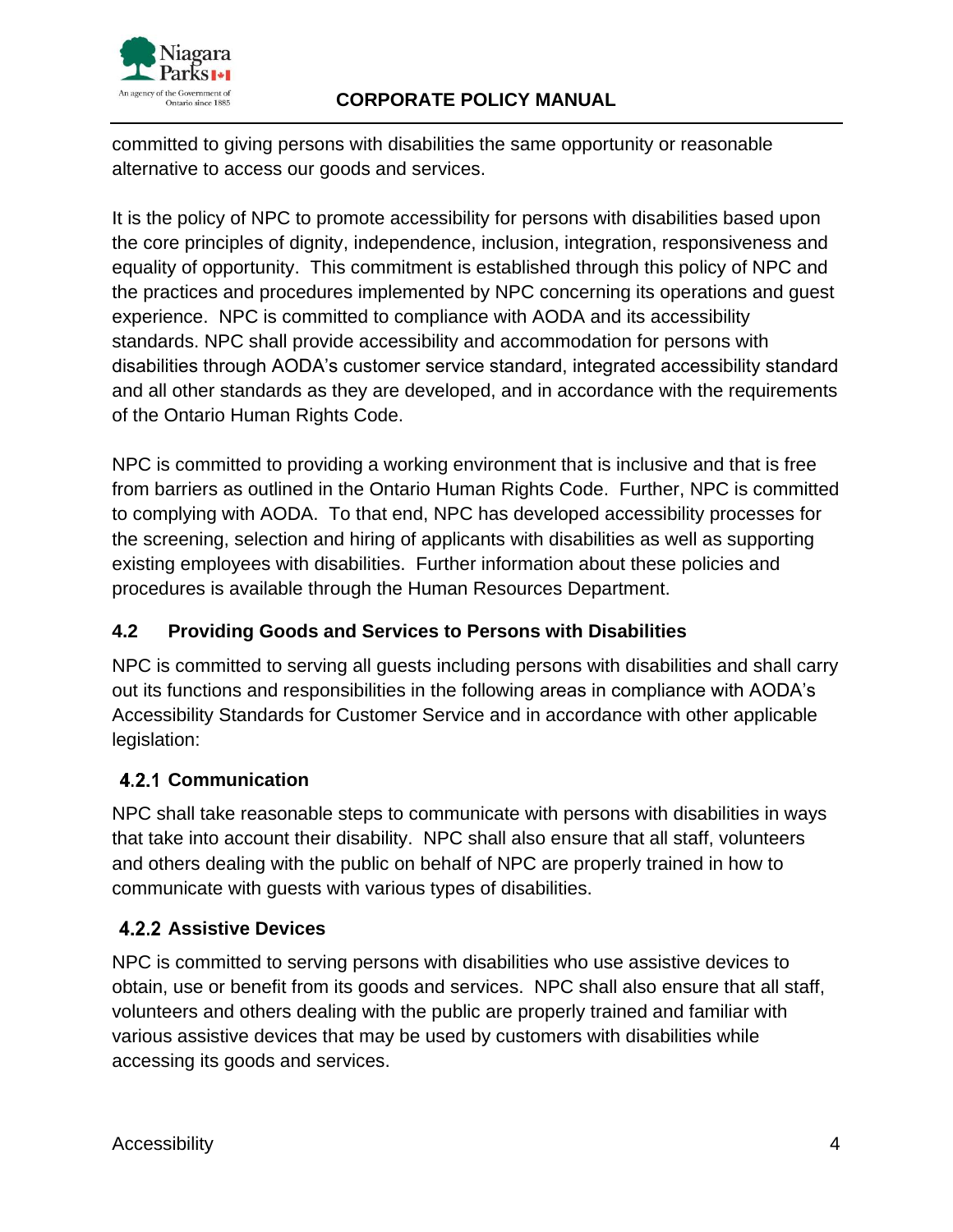

NPC shall also ensure that staff knows how to use assistive devices that are accessible at NPC such as wheelchairs and TTY [Local: (905) 356-5672 or Toll Free: 1 (855) 356- 5672].

Persons with disabilities are permitted and encouraged to use their own personal assistive devices to access our facilities and goods and services. Assistive devices such as communication aids, cognition aids, personal mobility aids and medical aids may be used at all NPC facilities and parklands where access is possible at the venue. It should be noted that it is the responsibility of the person with a disability to ensure that his or her assistive device is operated in a safe manner at all times.

A limited number of wheelchairs are available for the visiting public at Table Rock Complex, Floral Showhouse, and Butterfly Conservatory. Information about assistive devices provided by NPC to assist persons with disabilities is available on the NPC website [www.niagaraparks.com](http://www.niagaraparks.com/) or through Niagara Parks Accessibility at [accessibility@niagaraparks.com,](mailto:accessibility@niagaraparks.com) (905) 295-4377, ext. 3440, FAX (905) 295-4142; 1- 877-NIA-PARK during regular business hours, Monday to Friday (8:30 a.m. to 4:45 p.m.); or after 4:45 p.m. and on weekends at (905) 358-3268, ext. 4222; or TTY [Local: (905) 356-5672 or Toll Free: 1 (855) 356-5672].

## **First Aid and Emergency Services**

NPC is committed to ensuring that first aid and emergency services are provided for all persons with disabilities when required. Staff is trained to respond to first aid and emergency matters which may occur at Niagara Parks, including how to communicate emergency information and how to offer evacuation assistance to persons with disabilities, identifying accessible and safe evacuation routes both on-site and off-site.

# **Billing**

NPC is committed to providing accessible invoices to all of its customers. For this reason, upon request, invoices shall be provided in an accessible format.

NPC shall answer any questions customers may have about the content of the invoice in an accessible manner.

## **4.3 Guest Admission to Park Venues and Transportation**

Information about accessibility and admission provisions at NPC attractions and venues is available on NPC's website, at the respective locations or by contacting Niagara Parks Accessibility as noted above or by email mailto: accessibility@niagaraparks.com.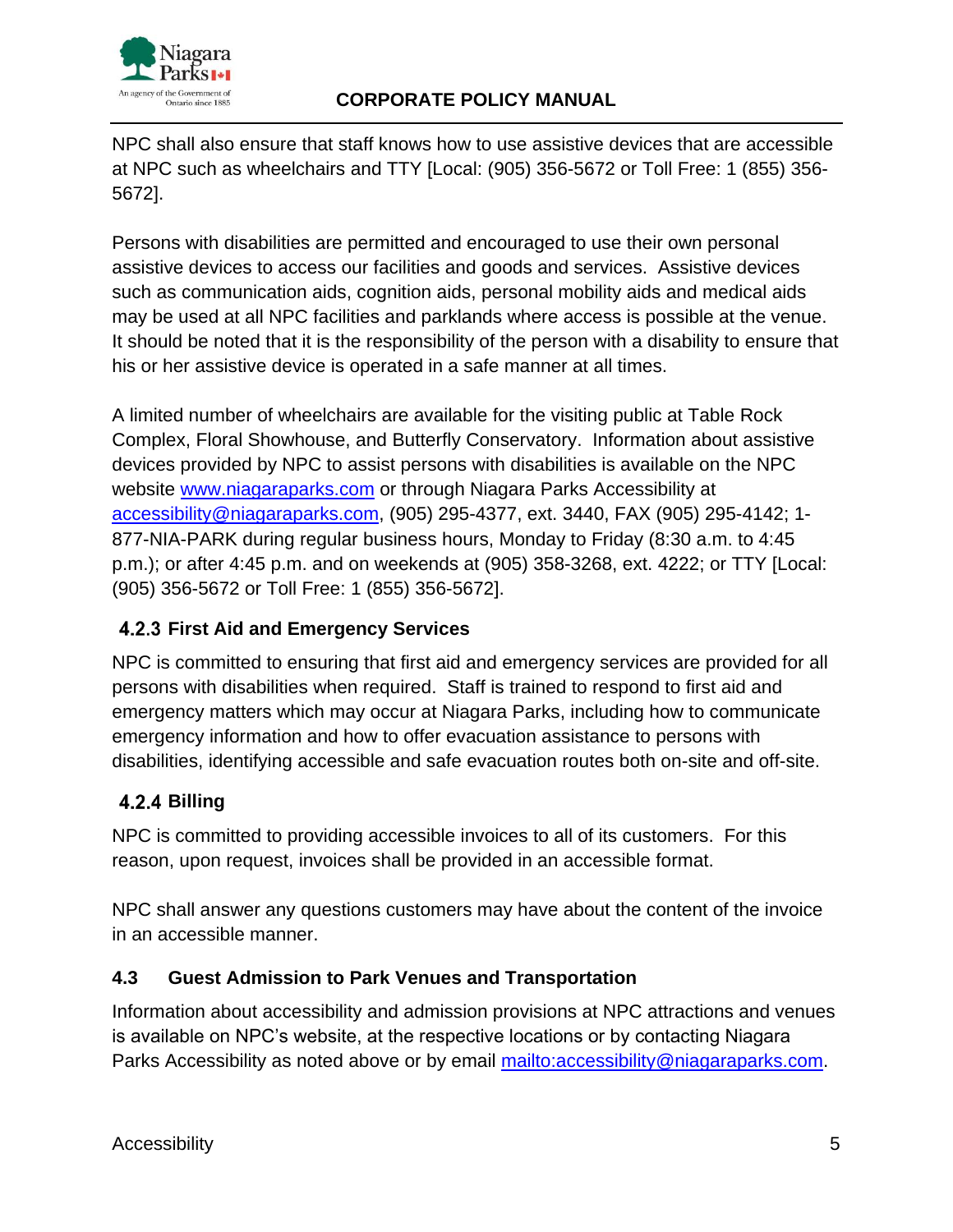

Many of NPC's historic buildings are over 100 years old and are not fully accessible. Regular individual admission will be discounted by 10% at attractions such as Journey Behind the Falls, Whirlpool Aero Car, White Water Walk and historic sites where full accessibility is not available. This discount does not apply if the customer is purchasing an admission package that is already discounted.

Admission fares and fees for accessibility support persons (when accompanying a person with a disability) who specifically identify themselves as support persons, shall be waived at all NPC attractions and transportation systems. No identification will be required in order to waive the admission fee and fare.

Admission to facilities on NPC sites operated by a third party through a rental or lease agreement shall not be subject to the admission provisions of this policy, but shall be subject to the requirements under AODA and other legislation as applicable.

When customers with an Accessible Parking Permit pay to park at any parking lot owned by NPC, they can re-park on the same day at any other NPC paid parking lot at no charge, as long as they retain their original parking receipt. Staff is trained to notify persons with disabilities of this provision.

Groups (qualified/approved by NPC) of any size who have persons with disabilities that have pre-booked through NPC Group Sales shall be provided a group discount. Information about this discount is available on the NPC website.

## **4.4 Use of Guide Dogs and Other Service Animals**

NPC is committed to welcoming persons with disabilities who are accompanied by guide dogs or other service animals. Persons using guide dogs or other service animals are welcomed in all areas of NPC premises that are open to the public. NPC shall also ensure that all staff, volunteers and others dealing with the public are properly trained in how to interact with persons with disabilities who are accompanied by a service animal.

## **4.5 Accessibility Support Persons**

NPC is committed to welcoming persons with disabilities who are accompanied by a support person. Any person with a disability who is accompanied by one support person shall be allowed to enter NPC's premises with his or her support person. At no time shall a person with a disability who is accompanied by a support person be prevented from having access to his or her support person while on NPC premises.

NPC may require that a person with a disability is accompanied by their support person at a specific location if a support person is necessary to protect the health and safety of the person with a disability or the health and safety of others. This requirement is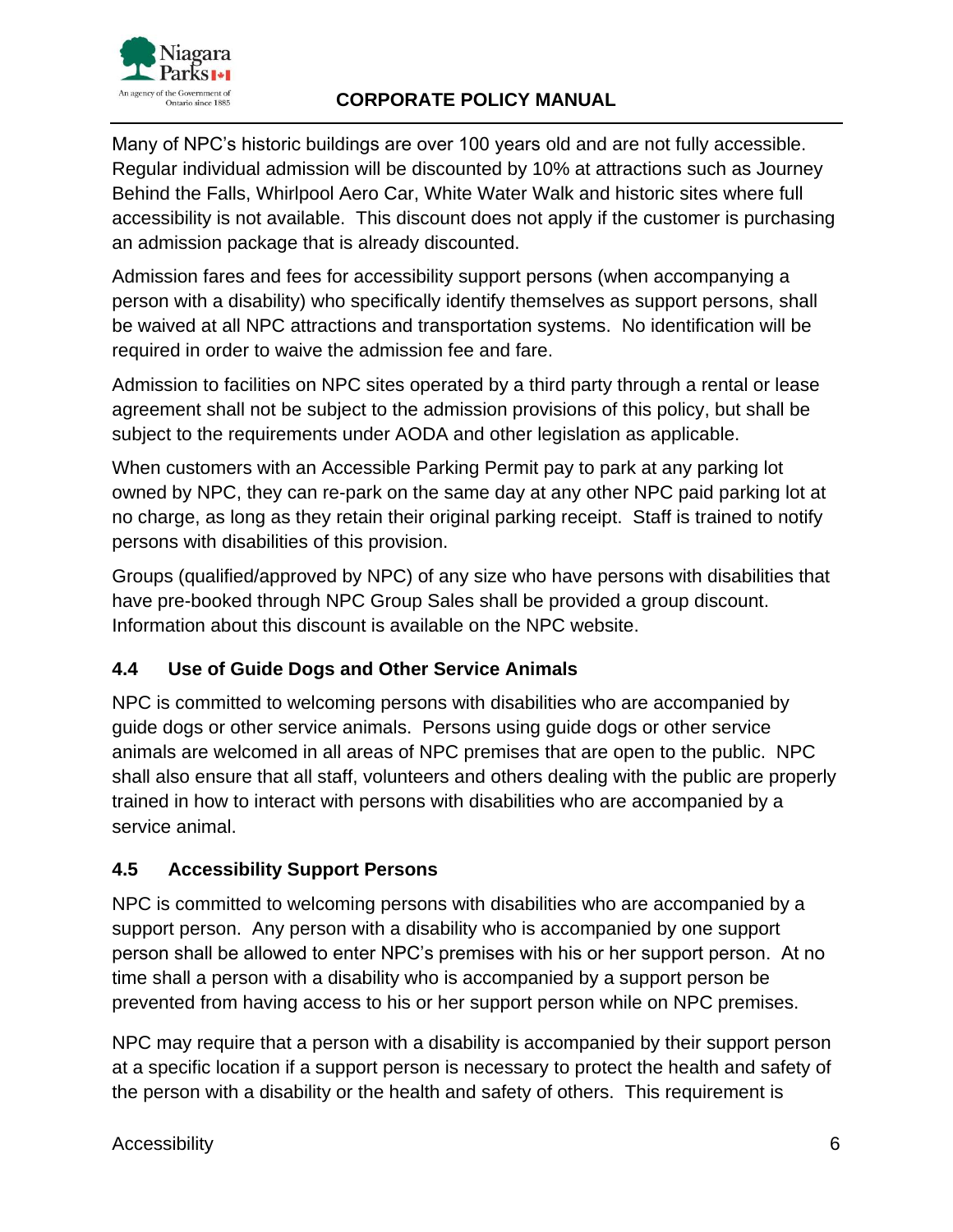

communicated through the NPC website and at the specific location. This would include but is not limited to such venues as Niagara's Fury, Journey Behind the Falls and the Whirlpool Aero Car. Before requiring a support person accompany a person with a disability at any attraction, NPC will consult with the person with a disability to understand their needs, consider health or safety reasons based on available evidence and determine if there is no other reasonable way to protect the health and safety of the person or others on the premises. If after all factors have been considered, and a support person is deemed required, the admission fee for the support person is waived.

## **4.6 Emergency Procedures, Plans and Public Safety Information**

Emergency procedures, plans and public safety information that are available to the public as well as any relevant updates to these procedures, plans and information, will be made available to the public and in an accessible format or accessible communication support upon request. Time frames for this information will be dependent upon the format requested but will be provided as soon as is practicable.

NPC staff will be trained in emergency response policies and procedures as they relate to people with disabilities, including how to communicate emergency information and how to offer evacuation assistance to people with disabilities, identifying accessible and safe evacuation routes both on-site and off-site.

Workplace Emergency procedures, plans and safety information will be made available to staff in an accessible format or accessible communication support upon request. Timeframes for this information will be dependent upon the format requested but will be provided as soon as is practicable.

NPC staff with disabilities who may require assistance in an emergency situation are encouraged to identify their accessibility needs to their immediate supervisor so that individualized emergency accommodation plans can be created. This information will also be maintained confidentially with the Human Resources and Health, Safety and Environment departments.

## **4.7 Accessibility Plan for WEGO Transportation System**

NPC's WEGO Transportation System will be in compliance with the Integrated Accessibility Standards as applicable.

NPC shall carry out its functions and responsibilities in the following areas in compliance with AODA's Integrated Accessibility Standards, as follows: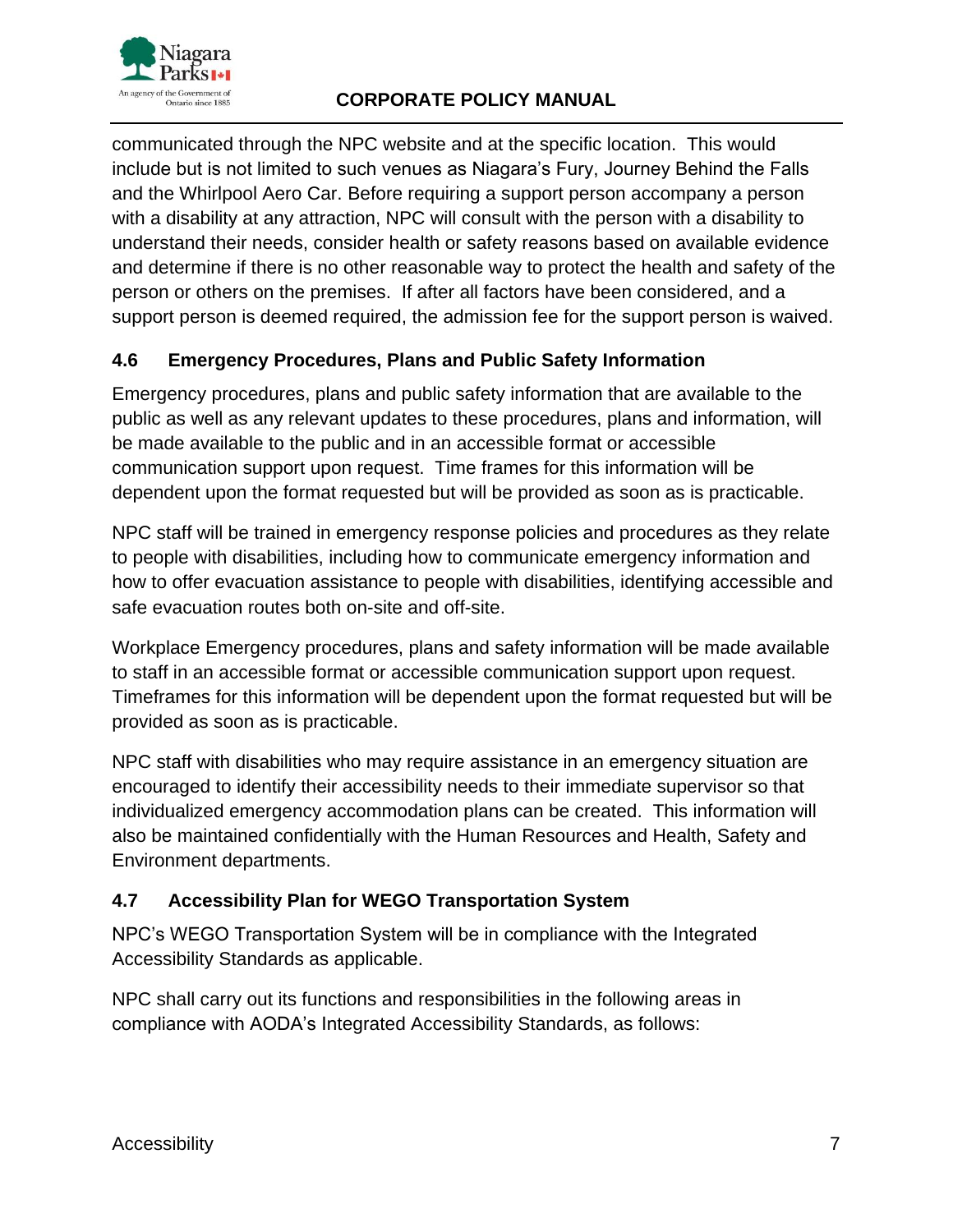

#### **Fare Equity for People with Disabilities**

NPC shall not charge a higher fare to persons with disabilities using the WEGO. NPC provides multiple options to persons with disabilities for fare payment on the WEGO.

### **Announcement Procedures**

All WEGO vehicles will make pre-board announcements of the route.

All WEGO vehicles will provide an audible and visual announcement of next stop (s) while vehicle is on route or in operation.

#### **Accessibility Features and Equipment**

Information regarding existing accessibility features of WEGO vehicles, routes and services such as Boarding Procedures, Route Stop Accommodations, Courtesy Seating, Mobility Assistive Device Storage and Support Person Fare Policy will be made available in accessible format or accessible communication support upon request.

### **Emergency Preparedness and Response Procedures**

Emergency Preparedness and Response Policies shall be made available to the public and provided in an accessible format upon request.

All WEGO drivers have been trained in emergency procedures in the event of a vehicle or accessibility equipment failure.

#### **Boarding Policy**

Drivers will ensure adequate time is provided to people with disabilities to safely board, be secured and de-board vehicles and will provide assistance for these activities upon request.

Drivers will ensure a person with a disability using a medical aid or service animal is allowed access to a WEGO vehicle.

#### **Route Stop Accommodations**

Passengers with disabilities using the WEGO will be allowed to board and de-board vehicles at the closest available location that is not an official stop if the official stop is not accessible and the safe location is along the same transit route. Location of the non-official boarding and de-boarding point will be determined by the driver but consideration will be given to the preferences of the person with a disability.

Drivers will promptly report to the Manager, Transportation where a route stop is temporarily inaccessible or where a temporary barrier exists. The Manager will ensure that passengers and appropriate staff are informed accordingly.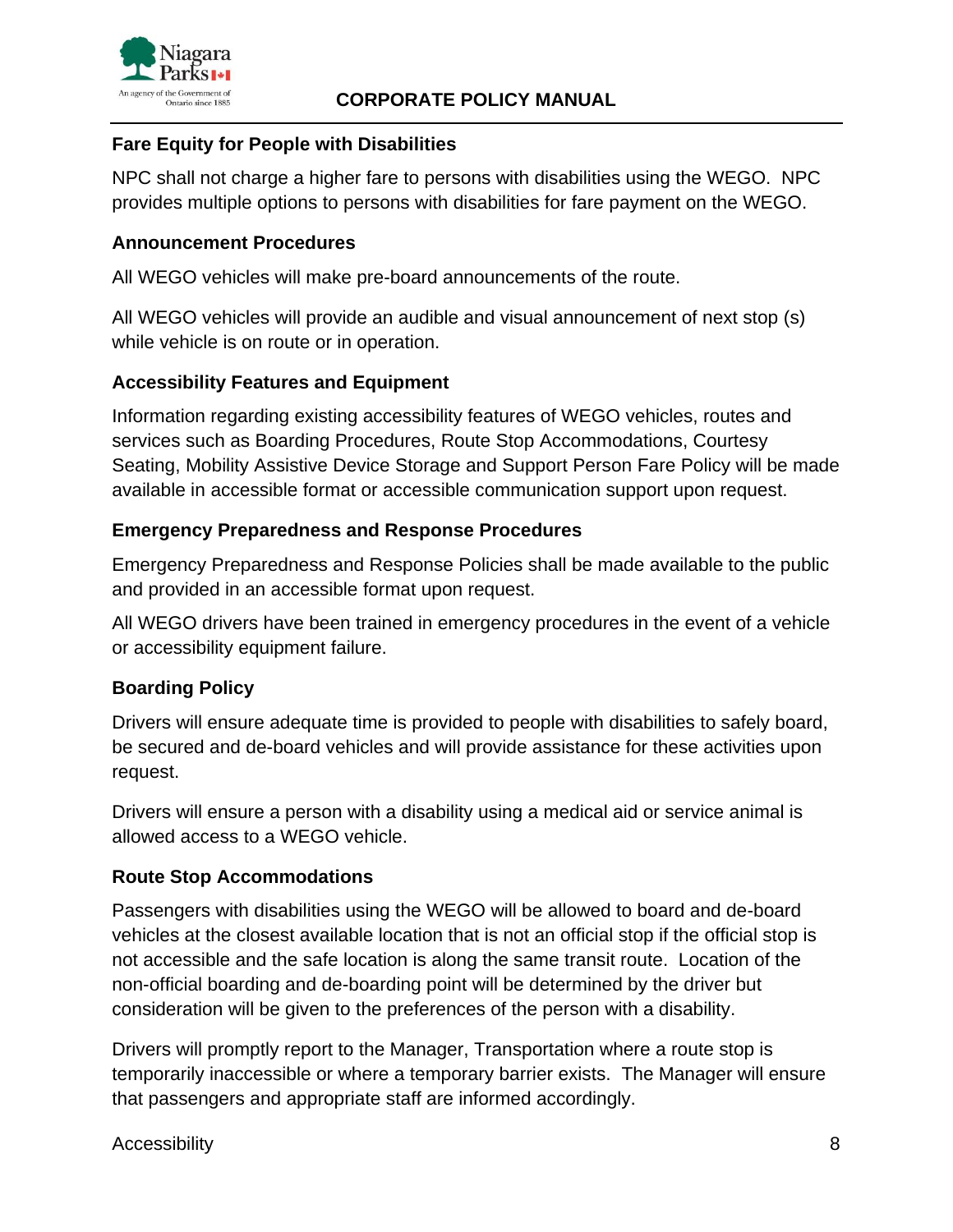

## **Priority/Courtesy Seating**

NPC will establish and clearly mark with signage, priority/courtesy seating areas for people with disabilities on each WEGO vehicle.

Seating will be located as close as practicable to the entrance doors. Priority/courtesy seating shall have signage to indicate passengers without disabilities must vacate courtesy seating when required by a person with a disability.

Information about priority/courtesy seating on WEGO buses can be found on the website at [www.niagaraparks.com,](http://www.niagaraparks.com/) WEGO website at [www.niagaraparks.com/wego/](http://www.niagaraparks.com/wego/) or by contacting Niagara Parks Accessibility as noted above.

#### **4.8 Notice of Service Disruptions**

From time to time, temporary service disruptions will be experienced at NPC facilities. NPC is committed to making reasonable efforts for its guests in these instances to ensure that services are reinstated as quickly as possible and that alternative services are provided where feasible.

In these instances of service disruptions, NPC shall provide its guests with reasonable notice in the event of a planned or unexpected disruption in the facilities or services usually used by persons with disabilities. This notice shall include information about the reason for the disruption, its anticipated duration and a description of alternative facilities or services, if available.

Notice of these temporary disruptions shall be provided in a conspicuous place and manner at the respective locations, NPC Welcome Centres and through internal communication systems. The steps to be taken in connection with a temporary disruption will be available at the location and shall be provided to guests as requested. In the event of a long term disruption, information shall also be posted on the NPC and WEGO websites.

#### **4.9 Training**

NPC shall provide training to all its employees, volunteers and all those who are involved in the development and approval of NPC policies, practices and procedures. This training shall be provided as part of orientation training for all new employees, volunteers and others who have been retained by NPC and require training in accordance with AODA.

This training shall include the following: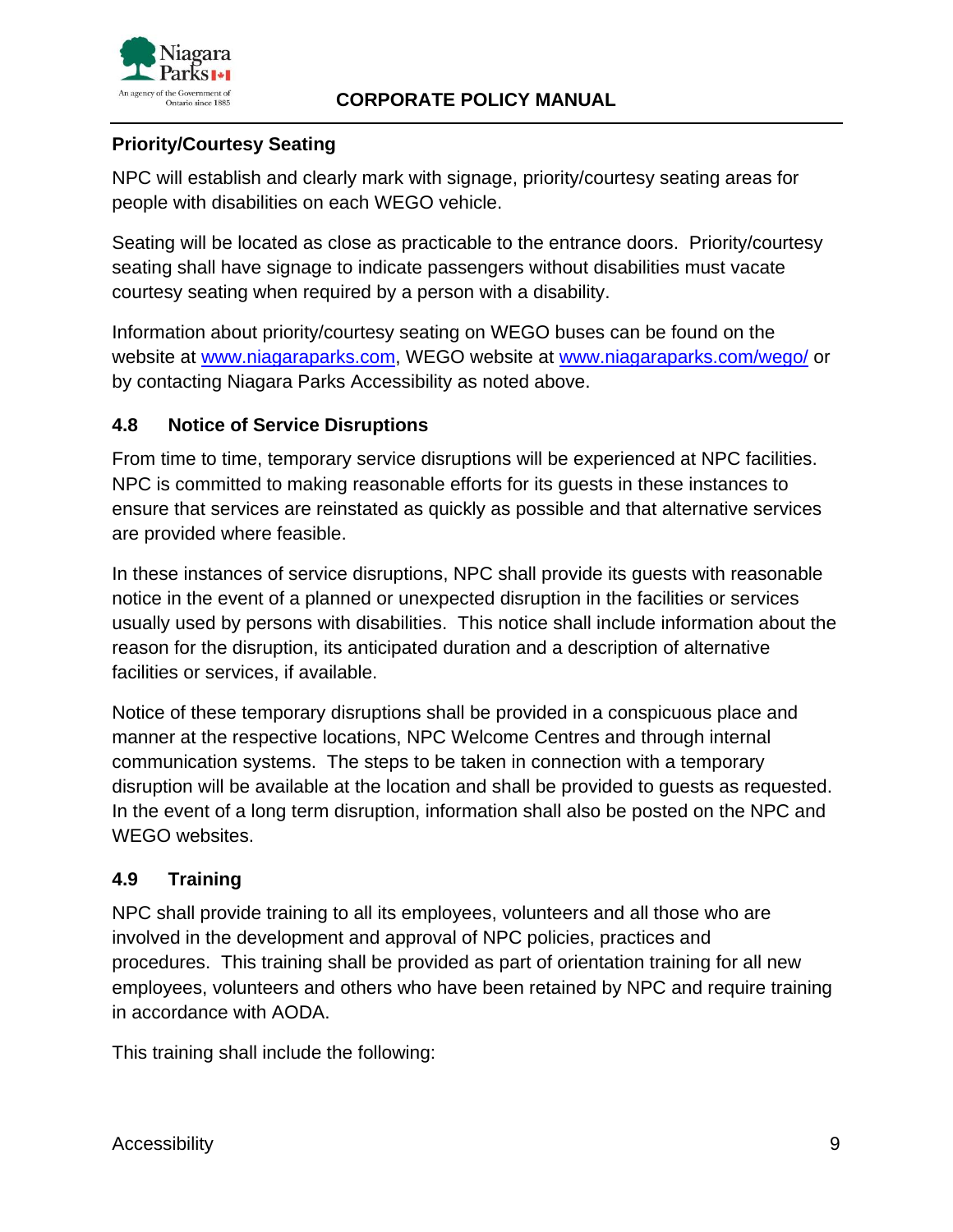

- The purposes of the Accessibility for Ontarians with Disabilities Act, 2005 and the requirements of the Customer Service Standards and Integrated Accessibility Standards;
- How to interact with persons with disabilities who use an assistive device or require the assistance of a service animal or a support person;
- How to use the equipment or devices available at NPC that may assist a person with a disability;
- Know what to do if a person with a particular type of disability is having difficulty accessing NPC's goods and services;
- Overview of NPC's obligations to provide alternate formats and communication supports upon request including related processes; and
- How to interact and communicate with persons with various types of disabilities including provision of alternative formats.

NPC is committed to providing training on an ongoing basis to ensure that employees and those associated with NPC are informed about changes or requirements respecting the provision of goods and services to persons with disabilities. Training shall be provided in a timely manner to ensure that employees are prepared to assist persons with disabilities.

The Human Resources Department shall keep a record of those employees and others who have been trained on AODA, the accessibility standards, and the Human Rights Code, including the dates on which the training is provided and the number of individuals to whom training is provided.

NPC staff and others who deal with the public on behalf of NPC are aware of their obligation to protect confidential and personal information obtained during the course of their work.

## **4.10 Feedback Process**

NPC welcomes comments on the provision of its goods and services and how well customers' expectations are being met. This feedback will enable NPC to improve its customer service and the guest experience for persons with disabilities.

Feedback regarding the way NPC provides goods and services to persons with disabilities can be made verbally at NPC facilities, through the NPC website or by contacting or writing to: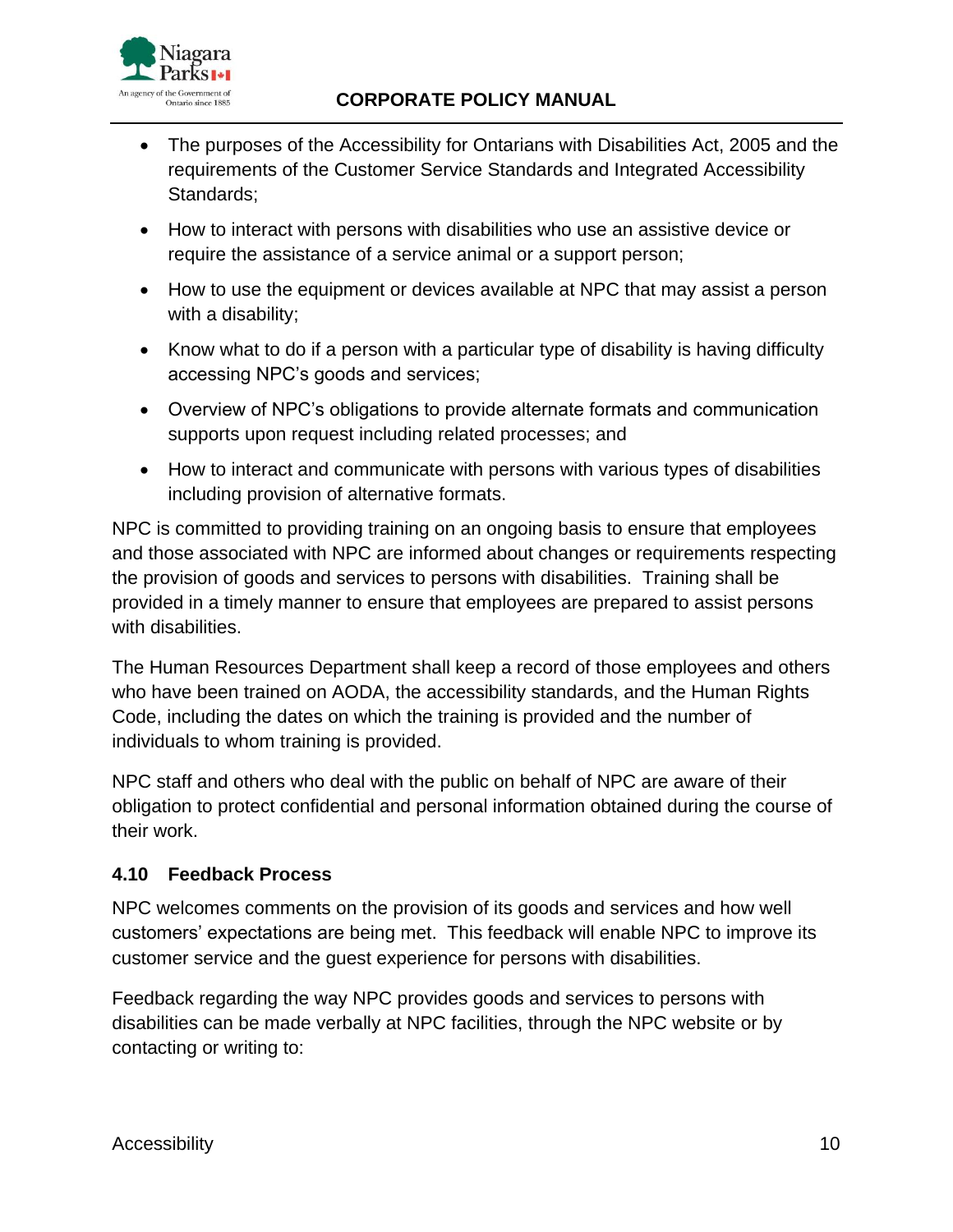

Accessibility Niagara Parks The Niagara Parks Commission Visitor Experiences P.O. Box 150 7400 Portage Road Niagara Falls, ON L2E 6T2 accessibility@niagaraparks.com TTY Local: (905) 356-5672 or Toll Free: 1 (855) 356-5672

Business Hours: (905) 295-4377, ext. 3440; FAX (905) 295-4142; 1-877-NIA-PARK, Monday to Friday during regular working hours (8:30 a.m. to 4:45 p.m.)

After Hours/Weekends: (905) 358-3268, ext. 4222, or FAX (905) 358-7326

This process permits persons to provide their feedback in person, by telephone, or by delivering an electronic text by email or otherwise.

The feedback process at NPC is set up to resolve concerns in a timely, fair and respectful manner. NPC is committed to providing an accessible and open process which ensures the opportunity to understand the issue, take prompt action and ensure ongoing follow up as required. The following guidelines shall be followed for such concerns:

- a) All concerns shall be documented and acknowledged in a timely manner.
- b) Confidentiality shall be respected at all times.
- c) Reasonable efforts shall be made to review and respond to a concern within 30 days.
- d) Appropriate follow up and monitoring shall be undertaken to prevent a reoccurrence of the problem.
- e) A summary of concerns shall be provided to the General Manager and the respective Director and Site Manager or Supervisor to ensure appropriate action is taken.
- f) Employees shall have a working knowledge of the concerns resolution process and shall be readily willing to cooperate with the processing of concerns.
- g) NPC shall track and respond to any trends identified through the concerns resolution process.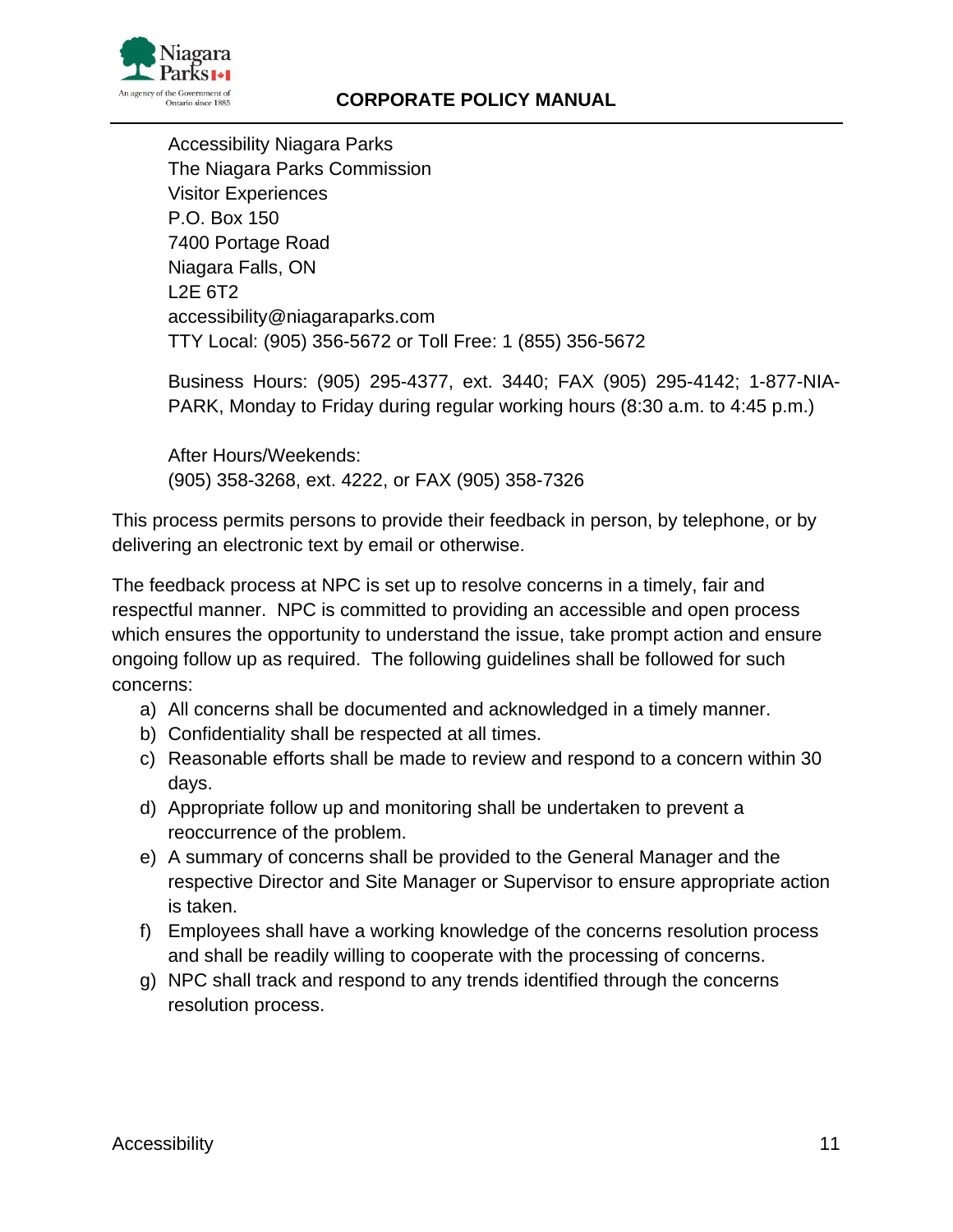



### **4.11 Document Availability**

Notice of the availability of all documents required by AODA's Accessibility Standards for Customer Service and the Integrated Accessibility Standards shall be posted on NPC's website.

All required documents including policies/practices/procedures, information regarding service disruptions, training records and feedback process shall be available through the NPC website or by contacting Accessibility Niagara Parks.

If a person with a disability requests these documents, they shall be provided by NPC in a format that takes into account the person's disability, as agreed upon by NPC and the requester. This provision will also be in accordance with the requirements and time lines set out in AODA's Standard for Information and Communications. NPC will use the Accessibility Style Guide, November 2014 to prepare accessible documents and materials for persons with disabilities.

# **5.0 Roles and Responsibilities**

#### **Senior Management**

- General Manager will ensure that a progress report on the Multi-Year Accessibility Plan is presented at an annual public consultation meeting
- Ensure compliance with AODA and its accessibility standards
- Review this policy as needed but not less than every four years to ensure compliance

#### **Department Managers and Supervisors**

- Department Heads to report to General Manager on their respective program elements on annual basis
- Ensure that all staff and others are aware of this policy and ensure its implementation
- Ensure that all staff are trained in accordance with legislative requirements

# **6.0 Related Policies**

Employment Policy Accommodation Procurement NPC Emergency Response Plan and associated policies